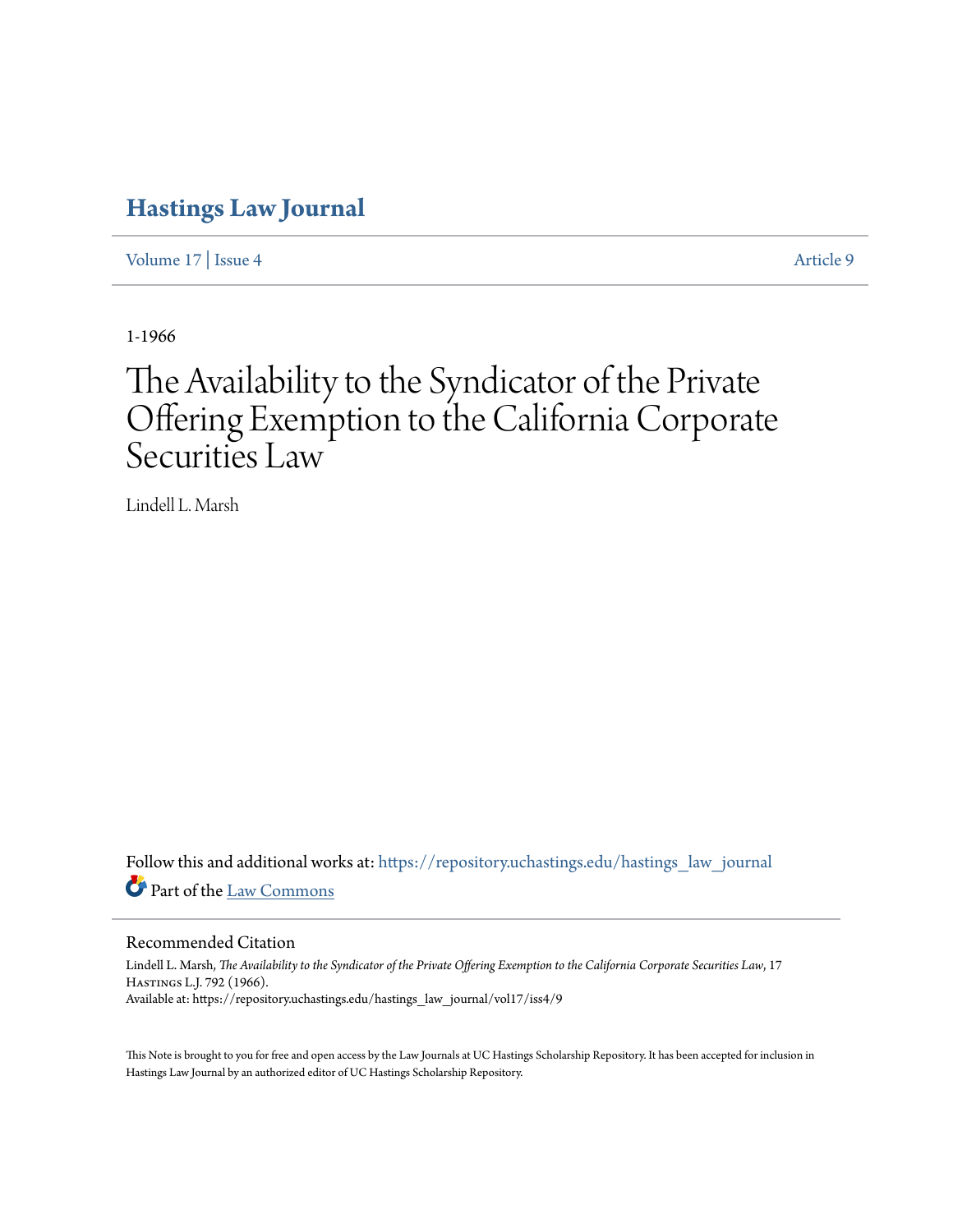### **THE AVAILABILITY TO THE SYNDICATOR OF THE PRIVATE OFFERING EXEMPTION TO THE CALIFORNIA CORPORATE SECURITIES LAW**

In financing the development of a shopping center or the acquisition of a race horse,<sup>1</sup> the syndicator<sup>2</sup> is usually interested in a lithe entity,<sup>3</sup> quick in formation and relatively free of state regulation.<sup>4</sup> The limited partnership or joint adventure entity provides him just such agility, provided that **he** does not have to take the burdensome step of obtaining a permit to sell securities from the Commissioner of Corporations.<sup>5</sup>

The syndicator may free himself of this step if the offering can qualify under the private offering exemption to the Corporate Securities Law.<sup>6</sup> To qualify, it must be an offering of partnership or joint adventure interests, and it must not be offered to the public. In a milieu of project-onented syndication where the syndicator is constantly bringing together new combinations of investors, these requirements are peculiarly elusive. This comment will discuss these requisites of the private offering exemption, and the availability of the exemption to the syndicator.

No adequate definition of the ambiguous phrase "not offered to the public" has been established by the Califorma courts, nor is the business community sure of the meaning given it **by** the Commissioner of Corporations.7 Therefore, **in** de-

**l** McDonald, *Syndication Is the New Big Game at the Racetrack,* Fortune, Jan. **1966,** p. 159.

2 A syndicator **is** the promoter of an association of individuals, formed for the purpose of conducting and carrying out some particular transaction, ordinarily of a financial character, **in** which the members are mutually interested. See generally Leighton & Kent, *What Is a Syndicate?*, in CALIFORNIA REAL ESTATE SYNDICATES AND INVESTMENT TRUSTS **§ 1.1-1.25** (1962). See also Swanson, Syndication as a Vehicle for Investment in Real Estate, April 19, 1961 (unpublished thesis on file **in** the Social Science Library, Uni-

versity of California, Berkeley). **<sup>8</sup>**B. Smith, *Real Estate Syndication,* **in** REAL ESTATE INVEsTmENT PaomrxTi **<sup>103</sup>** (1964).

**4** A prominent attorney dealing **in** land development related several instances **in** which the delay resulting from having to obtain a permit resulted in the loss of the project. Interview With F M. Nicholas, Beverly Hills Attorney, in Beverly Hills, Aug. 1965. On the other hand, an Oakland firm dealing primarily **in** real property law related that it found the obtaining of a permit from the Commissioner of Corporations no hindrance, feeling that most resistance in applying for a permit comes from a preconceived distaste for state regulation. As a result the firm feels that the syndicator **is** far safer in subjecting himself to regulation than to try the various methods to avoid it. Interview With M. Starr, Oakland Attorney and Author, **in** Oakland, Feb. **18,** 1966. It is the writer's opinon that the burden of state control is dependent on the individual state administrator and on familiarity with the Division of Corporations' procedure. Therefore, if one is dealing with a good state administrator, although he may encounter problems **in** ascertaining the requirements and procedures of the Commissioner, on his first application for a permit, subsequent applications should prove relatively quick and efficient.

**5 CAL.** CoRP. CODE **§§** 25000-26104.

**6 CAL. CORP. CODE § 25100(m).** 

71nterview With H. Miller, Attorney and Author, in Oakland, Feb. 19, **1966.** Interview With F M. Nicholas, Beverly Hills Attorney, **in** Beverly Hills, Aug. 1965.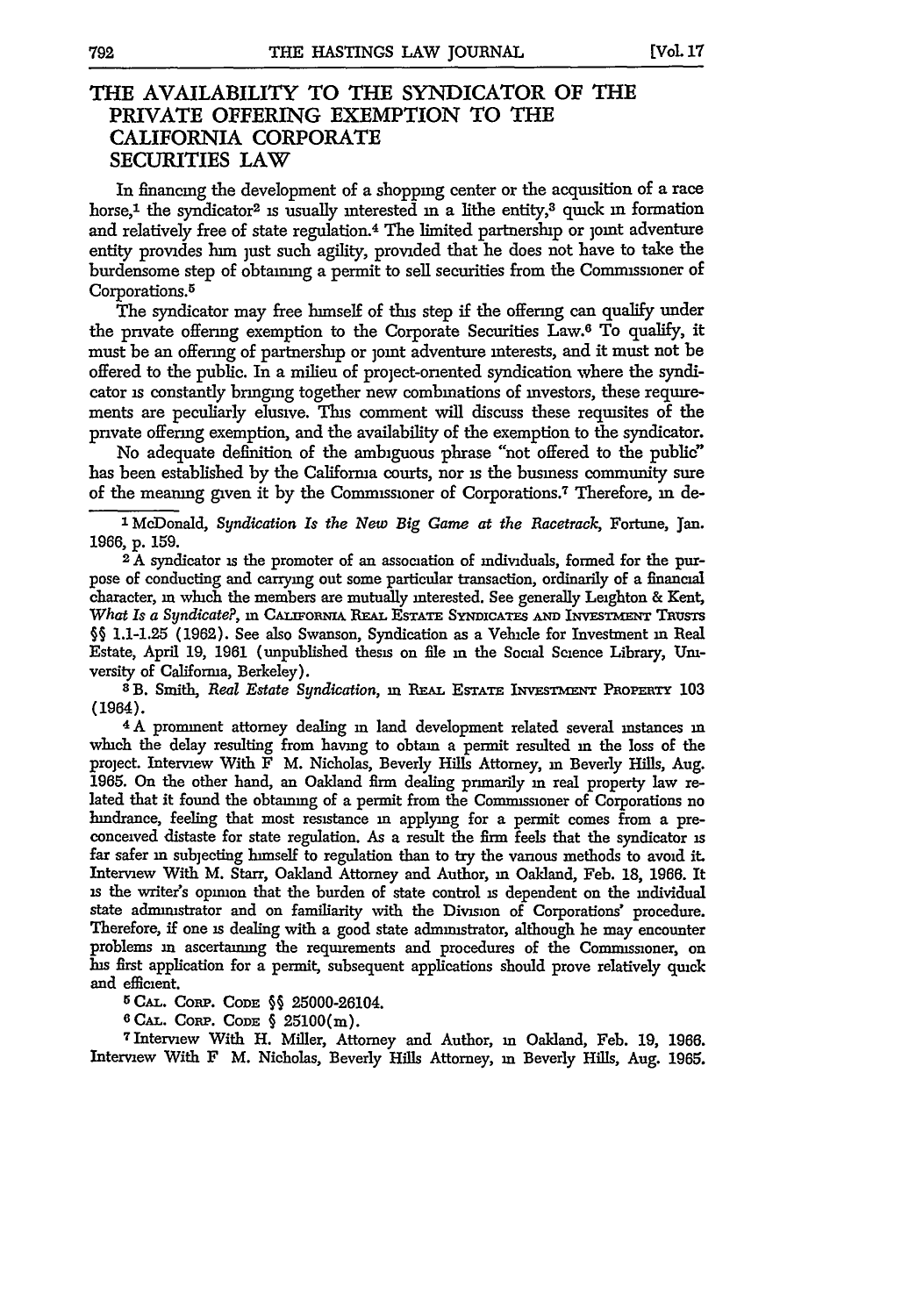veloping a definition our concern will be to observe the definition given to the same phrase as it is employed **in** the private offering exemption to the federal Securities Act of 1933,<sup>8</sup> then to consider the California court decisions, the practices of the Division of Corporations, and finally the *modus operandi* of attorneys engaged **in** syndication.

Before drawing any analogy to the federal act, we must consider two points of divergence between the California and federal acts: (1) while the federal act **is** designed to promote full disclosure of the material facts of the issue, the Califorma act is designed to protect the investing public<sup>9</sup> "against the imposition of unsubstantial schemes and the securities based upon them"<sup>10</sup> by requiring the Commissioner **in** the first instance to determine "that the proposed plan of business of the applicant and the proposed issuance of securities are fair, just, and equitable, that the applicant intends to transact its business fairly and honestly, and that the securities that it proposes to issue and the method to be used by it **in** issuing or disposing of them are not such as, in his opinion, will work a fraud upon the purchaser thereof **"11** and (2) while the private offering exemption to the federal act concerns all types of securities, $12$  the exemption to the Califorma act concerns only partnership interests, joint adventure interests, and promissory notes.<sup>13</sup> The effect of these differences will be seen throughout the remainder of this note.

There have been four major considerations accepted under the federal act for determining whether an offer **is** private or public; **(1)** the number of offerees, (2) the character of the offerees, **(3)** the manner of offering, and (4) the number of units and their denomination.14 Our concern will be with the first two factors. As to the latter two, it **is** sufficient to note that if the manner of offering includes the use of mass media advertising or an underwriter,<sup>15</sup> the offer will be considered public; and, while under the federal exemption the number of units and their denomination may be of importance, they are not important under the California exemption, which **is** limited to entities that do not normally issue share certificates in large quantities.

#### *The Number of Offerees*

Writers have stressed that it is not the number of ultimate investors that is of concern, but rather the number of offerees.<sup>16</sup> For a number of years the Se-

**<sup>8</sup>**Securities Act of 1933 § 4(1), 48 Stat. 77 (1933), 15 U.S.C. § 77d(2) (1964).

**9** Leighton & Kent, *Federal and State Securities Regulations,* **in CALwoiRN REAL** ESTATE SYNDICATES AND INVESTMENT TRUSTS 179 (1962).

**<sup>10</sup>***In re* Leach, **215** Cal. 536, 543, 12 **P.2d 3,** 6 (1932), quoting Hall v. Geiger-Jones Co., 242 U.S. 539, 550 (1916).

**1l** CAL. Corp. CODE § **25507.**

12 Securities Act of 1933 § 4(1), 48 Stat. **77** (1933), 15 U.S.C. 77d(2) (1964). **'s CAL.** CoRP. CODE § 25100(l), **(in).**

**<sup>14</sup>**Campbell v. Degenther, **97** F Supp. **975, 977** (W.D. Pa. **1951).** See generally **SEC** Securities Act of **1933** Release No. **285,** Jan. 24, **1935.**

15People v. Hoshor, 92 Cal. App. **2d 250, 206 P.2d 882** (1949); People v. Woodson, **78** Cal. App. **2d 132, 177 P.2d** 586 (1947). *But see* Collier v. Mikel Drilling Company, **183** F Supp. 104 **(D.** Minn. **1958),** where middleman received commission and yet offering was held to be private.

**161** Loss, SEcUmrrs **RE:GuLATioN** 655-656 (1961). See generally Corporation Trust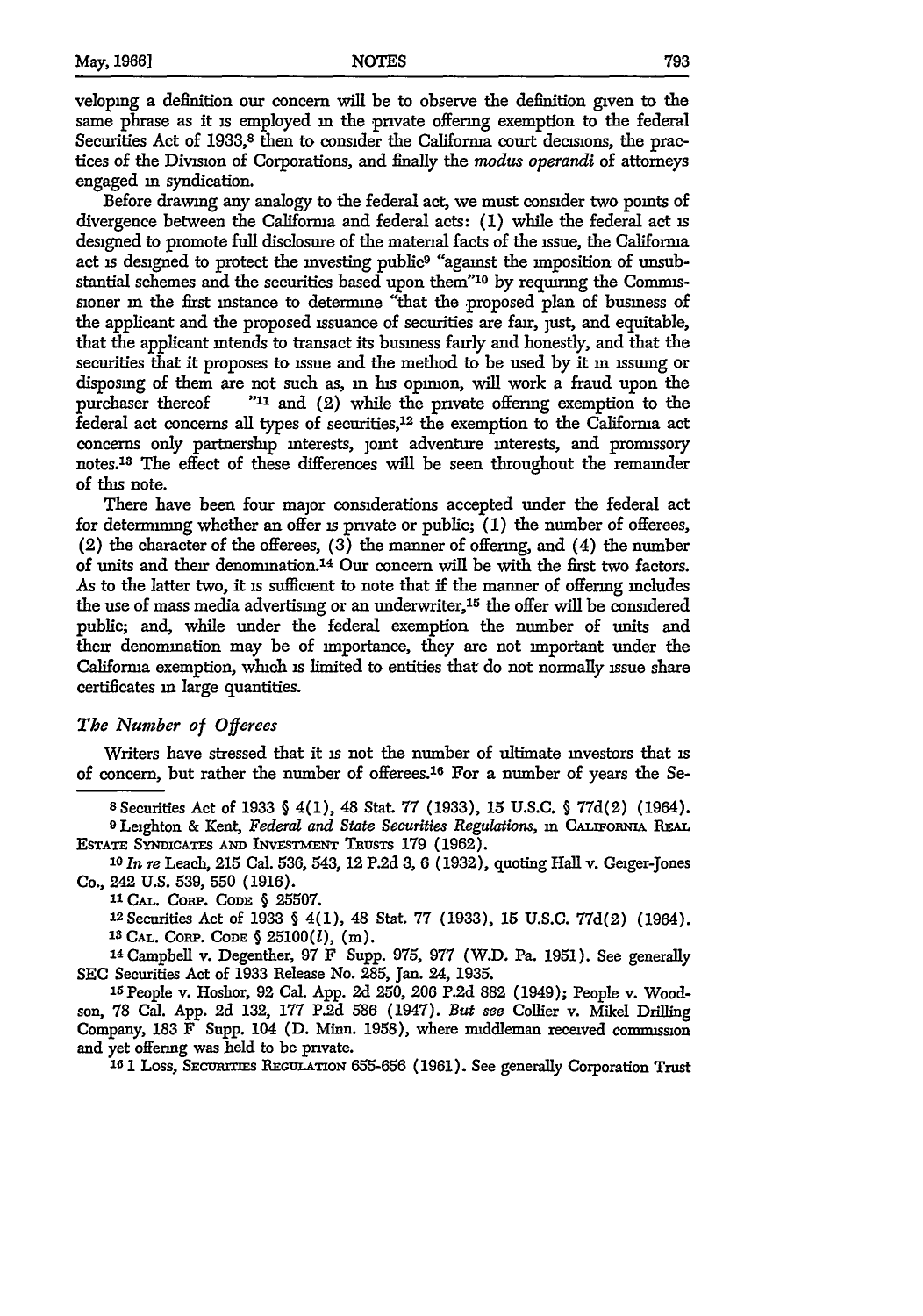curities Exchange Commission used the magic number of twenty-five offerees as the point where the offering normally turned public.<sup>17</sup> Then in 1953, the Supreme Court in *SEC v. Ralston Purina Co.*,<sup>18</sup> in holding that an offering to several hundred key employees was private, rejected any arbitrary standard based on the number of offerees, stating that the applicability of the exemption should turn on whether the particular class of persons affected need the protection of the act. Under this standard an offering could be public whether the offerees were "few or many." But the magic number was not cast aside completely. The court suggested that the Commissioner could still use twenty-five offerees as a "rule of thumb" to indicate when an investigation should be ordered.<sup>19</sup>

California has not judicially accepted any criterion based on a specific number of offerees. However, in *Camerini* v. Long<sup>20</sup> the court did consider offerings to forty-six and thirty-four persons as private. **On** the other hand, **in** *Mary Pickford Co. v. Bayly Bros., Inc.,21* which was decided under a now defunct California statute,<sup>22</sup> similar to the federal exemption, the court held that despite the small size of the group solicited, the offering was to the public. Then again **in** *People v. Whelpton,2s* decided under the present California exemption, the court held that even though the group solicited was small, and was in fact made up of all stockholders of the offering corporation, the offering was to the public. However, these cases are of little help **in** providing a concrete standard. In *Whelpton* the court did not relate the number of actual offerees, and found that while the form of the interest was a promissory note, which is exempt from the act if not offered to the public, the substance of the interest was corporate stock which is not exempt even if offered privately. No matter how many offerees, the offering **in** that case could not have been exempt. 24 In *Pickford,* while the number of actual offerees was small, the court found that they were picked at random and therefore were just part of a general offering to the public.<sup>25</sup> Under California case law there is no indication as to the minimum number of offerees which will constitute the public.

Unlike the Securities Exchange Commission, the California Division of Cor-

Co. v. Logan, 52 F Supp. 999 (D. Del. 1943); SEC Securities Act of 1933 Release No. 4552, Nov. **6,** 1962, p. 2.

**17** 1 Loss, **SEcurrIEs RE GuLATiox** 662 (1961).

**18346 U.S.** 119 (1953).

**<sup>19</sup>***Id.* at 125; SEC Securities Act of 1933 Release No. 4552, Nov. 6, 1962. "On the pragmatic rather than the semantic level, therefore, the Supreme Court's opinon seems to have had little effect on the traditional position taken by the Commission except perhaps to strengthen it." I Loss, SECURITIES REGULATION 661 (1961).

20 184 Cal. App. 2d 292, 8 Cal. Rptr. 174 (1960).

2112 Cal. **2d** 501, 86 P.2d 102 (1939).

**<sup>22</sup>**Cal. Stat. 1917, ch. 532 **§** 2(b), at 674 as amended by Cal. Stat. 1925, ch. 447 § 2(7)d, at 962: "Any instrument offered for sale, or sold, or issued, to the public by any company, evidencing or representing any nght to participate or share **in** the profits, earnings or income

**2399** Cal. App. 2d 828, 222 **P.2d** 935 **(1950).**

**<sup>24</sup>***Id.* at 831, 222 P.2d at 937.

<sup>25</sup> "Persons to be solicited were selected at random, although a number of former purchasers of securities from each firm were mvited to mvest "12 Cal. 2d at 514, 86 P.2d at 108.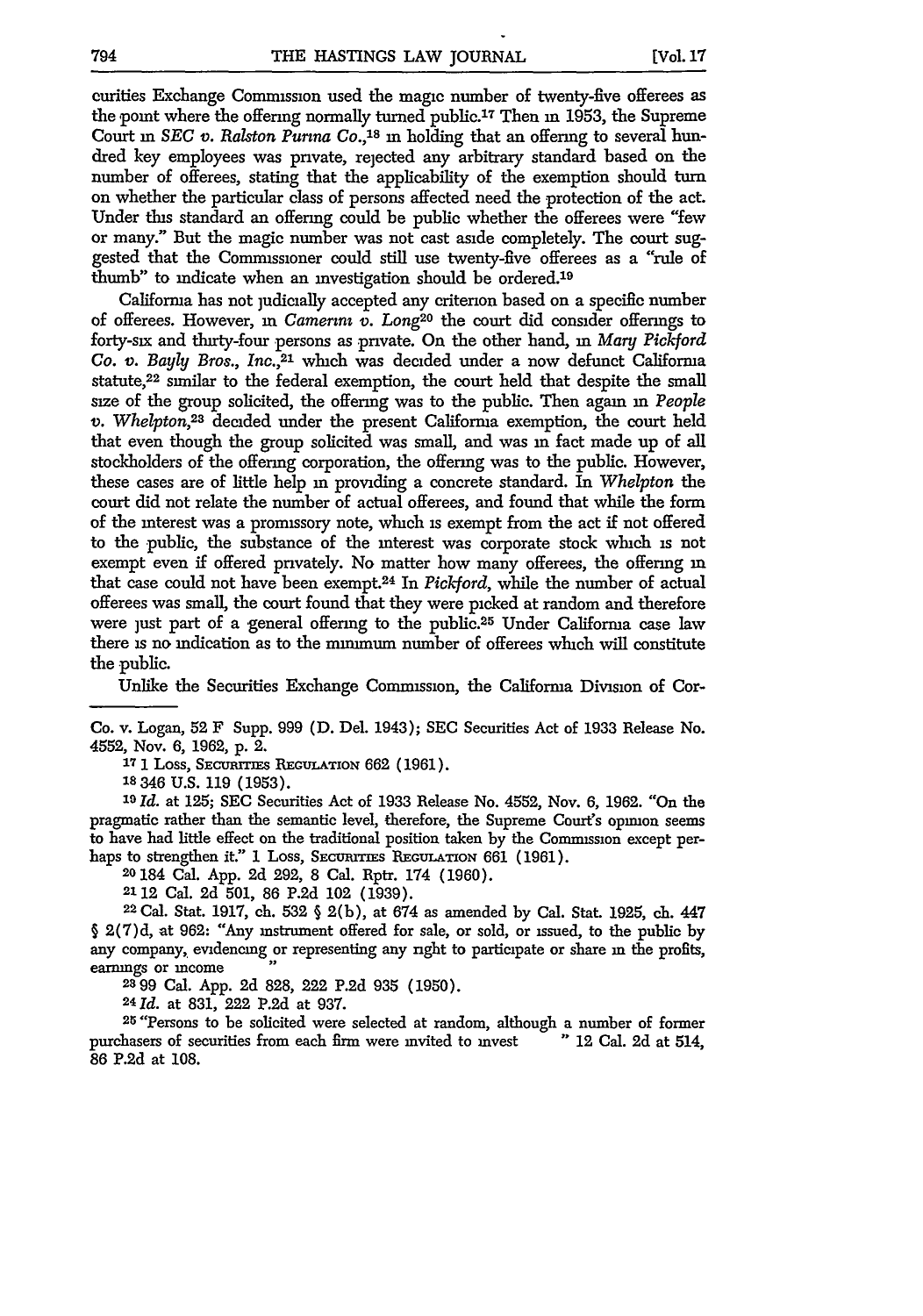porations has not established a specific number of offerees as a rule of thumb to determine when an investigation should be made.26 Whether such a rule of thumb is used depends largely on the individual deputy commissioner concerned. In one instance a deputy suggested that he did use the twenty-five person rule of thumb, 27 and **in** another a deputy indicated that he would scrutimze an offering to any number.<sup>28</sup> However, number is an important factor and as the offerees grow more numerous the Commissioner will become more concerned, and at a point, perhaps 250-300 offerees, the offering will be considered public no matter what other factors are present that would indicate that it should be private.<sup>29</sup>

As to federal law, Professor Loss believes that it seems relatively safe to assume that an offering to not more than twenty-five persons will be considered exempt (at least as far as Comnussion intervention as distinct from civil liability **is** concerned) and that other factors become important only when it is desired to approach a greater number of offerees.<sup>30</sup> However, since the California exemption is limited to partnership and joint adventure interests, which are abhorred by the Commissioner due to a lack of investor control **in** the limited partnership,<sup>31</sup> and the unlimited liability **in** the general partnership and joint adventure, it is understandable that the commission may give the term a stricter interpretation. Therefore, no assumption can be made that twenty-five offerees is a safe number. While the syndicator may justly believe that his successful twenty or twenty-five partner syndicate will escape the eye of the Commissioner, if the project fails, the disheartened investor will be the first to bring the question of "public offering" to light and into the Commissioner's view. This is when the syndicate needs the protection of the exemption. In summary, it may be said that while the number of offerees is an important factor in determining whether the exemption is available, the syndicator must never rely on number alone to free himself from regulation.

The uncertainty of the term "public" has resulted **in** proposals that the term "public offering" be abandoned **in** favor of a more concrete standard.8 2 For ex-

<sup>26</sup> Interview With Robert LaNoue, Assistant Commissioner of Corporations, in Sacramento, Nov. 1965.

**27 Telephone** Interview With a Deputy Commissioner of Corporations, **in** Los

Angeles, Aug. 1965. <sup>28</sup> Interview With H. Mattes, Assistant Commissioner of Corporations, **C.** San Felipe, Deputy Commissioner of Corporations, and **C.** Howard, Supervising Deputy Commissioner of Corporations, in San Francisco, Feb. 24, 1966.

**<sup>29</sup>**Interview With Robert LaNoue, Assistant Commissioner of Corporations, in Sacramento, Nov. **1965;** Interview With M. Starr, Attorney and Author, m Oakland, Feb. **18, 1966.**

**80 1 Loss, Securities Regulation 664 (1961).** 

3lInterview With Robert LaNoue, Assistant Commissioner of Corporations, in Sacramento, Nov. 1965; Interview With H. Mattes, Assistant Commissioner of Corporations, C. San Felipe, Deputy Commissioner of Corporations, and C. Howard, Supervismg Deputy Commissioner of Corporations **in** San Francisco, Febt 24, 1966.

**3 <sup>2</sup>**Interview With F M. Nicholas, Attorney and Author, **in** Beverly Hills, Aug. 1965. "The exemption (to the Uniform Securities Act) nowhere uses the *undefined* criterion of a 'public offering' This is one recommendation on which the advice received was virtually unanimous because of the experience at the federal level." Draftsman's Commentary to the UNIFORM SECURITIES ACT § 402(B)(9) in Loss & COWETT, BLUE Sxy LAW 372-73 (1958).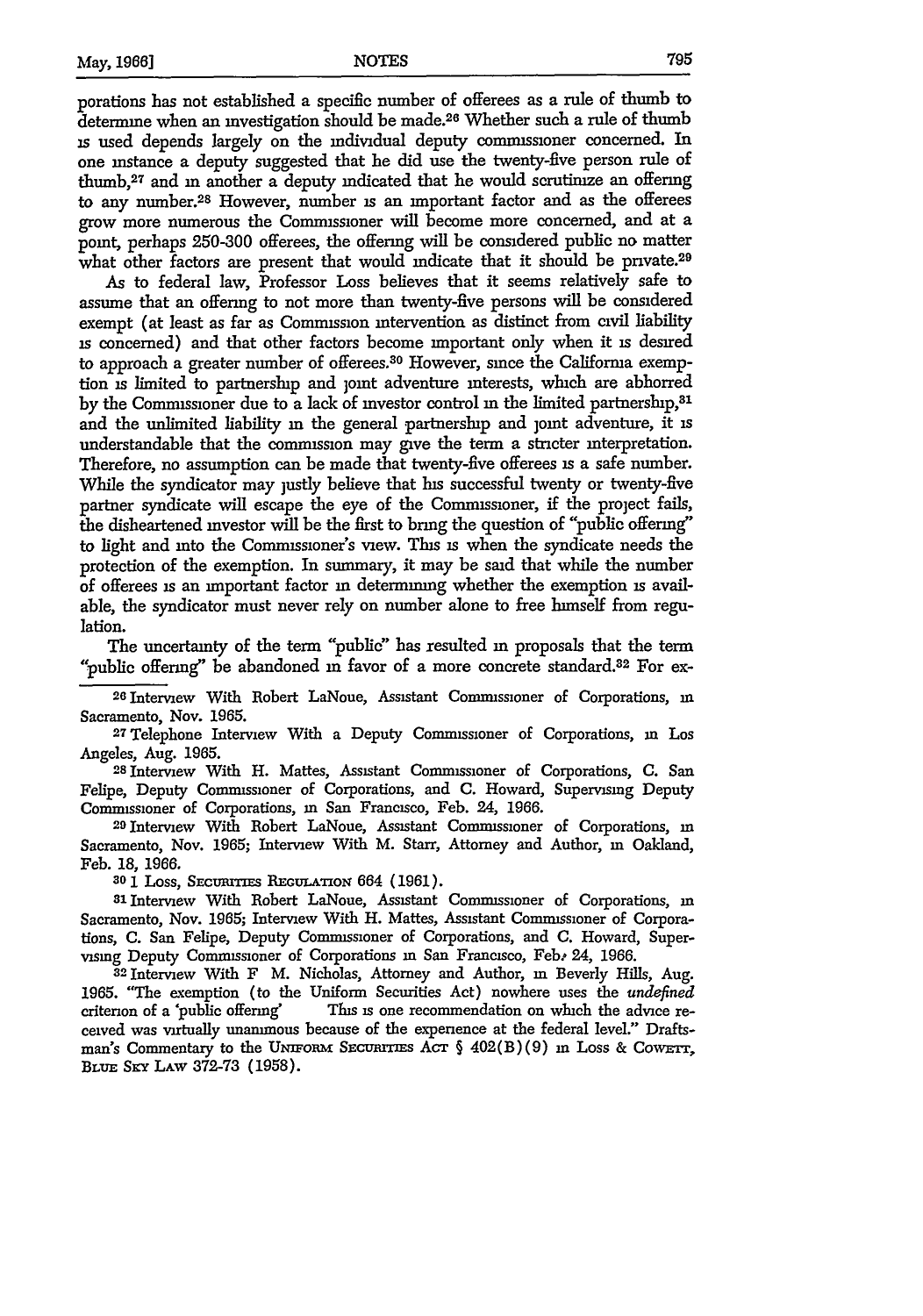ample, the Uniform Securities Act provides that an offer to less than ten persons should be prima facie exempt.<sup>33</sup> Other states have set the limit of offerees at thirty, twenty-five, and ten.34 However, California, **in** considering the adoption of the Uniform Act, proposed the retention of the present exemption, rather than the adoption of the ten person standard.<sup>35</sup>

Considering that most of the small private offering exemptions in other states and under the federal regulations are associated with a criterion ranging from ten to thirty, it would seem reasonable that the California courts will consider that an offer to between ten and twenty-five is prima facie private. Further, while the Division of Corporations has failed to commit itself to a numerical criterion, if a syndicator approached only fifteen to twenty-five specific offerees and of this number, ten to fifteen chose to associate in the entity, it would seem reasonable for the Division also to consider the offering prima face private. While this is not the Division's present policy, it would be advantageous for it to implement, since it would give the syndicator a secure minimum standard without significantly endangering the public at large.

#### *Character of Offerees*

Three characteristics of the offeree which bear on the determination of whether an offer is private or public are: **(1)** the knowledge of the offeree; **(2)** the sophistication of the offeree; and **(3)** the relation of the offeree to the offeror and to the other offerees.

#### *The Offeree's Knowledge*

Under the federal act the knowledge aspect of the test for determining whether an offer **is** public was first espoused **in** *Ralston Purina,386* the Court stating that the class of persons who would not be considered "public" were those who did not need the protection of the act—those who, because of their position, had access to the same land of information that the act would make available.

While there **is** no question that the paternalistic California act contemplates more in the way of investor protection than the full disclosure required by the federal act, this factor of knowledge either supplied directly to the investor or accessible to hun **is** the keystone of protection.'The knowledge the Division of Corporations requires is a knowledge of the character as well as the skill of the issuer, a knowledge of the risks and opportunities of the project, and a knowledge of the entity he is to  $\gamma$ oin.<sup>87</sup>

Most syndicators as a matter of course develop a prospectus outlining the risks and opportunities of the project and the background of the syndicator.88 How-

**<sup>86</sup>**SEC v. Ralston Purina Co., 346 U.S. 119, 124-25 (1953).

**87** Interview With Robert LaNoue, Assistant Commissioner of Corporations, **in** Sacramento, Nov. 1965.

**8s B.** Smith, *Real Estate Syndication,* **in** RPAL **EsrATE IvEsTmsr TorEiR r 103** (1964).

**as** *Id.* at **373.**

<sup>84</sup>*Id.* at 369-70.

<sup>85</sup> A.B. No. 2531, proposed CAL. CORP. CODE § 25402(a) 14-15, in Assembly IN-TERIM COMMITTEE ON THE JUDICIARY, *The Uniform Securities Act*, ASSEMBLY INTERIM Comrrmm **REPORTS** 70-71 (1959-60). But see A.B. No. 2531, proposed **CAL.** CORP. CODE  $\S$ § 25402(b)(9),(12), in ASSEMBLY INTERIM COMMITTEE ON THE JUDICIARY, *The Uniform Securities Act, ASSEMBLY INTERIM COMMITTEE REPORTS 25; 30 (1959-60).*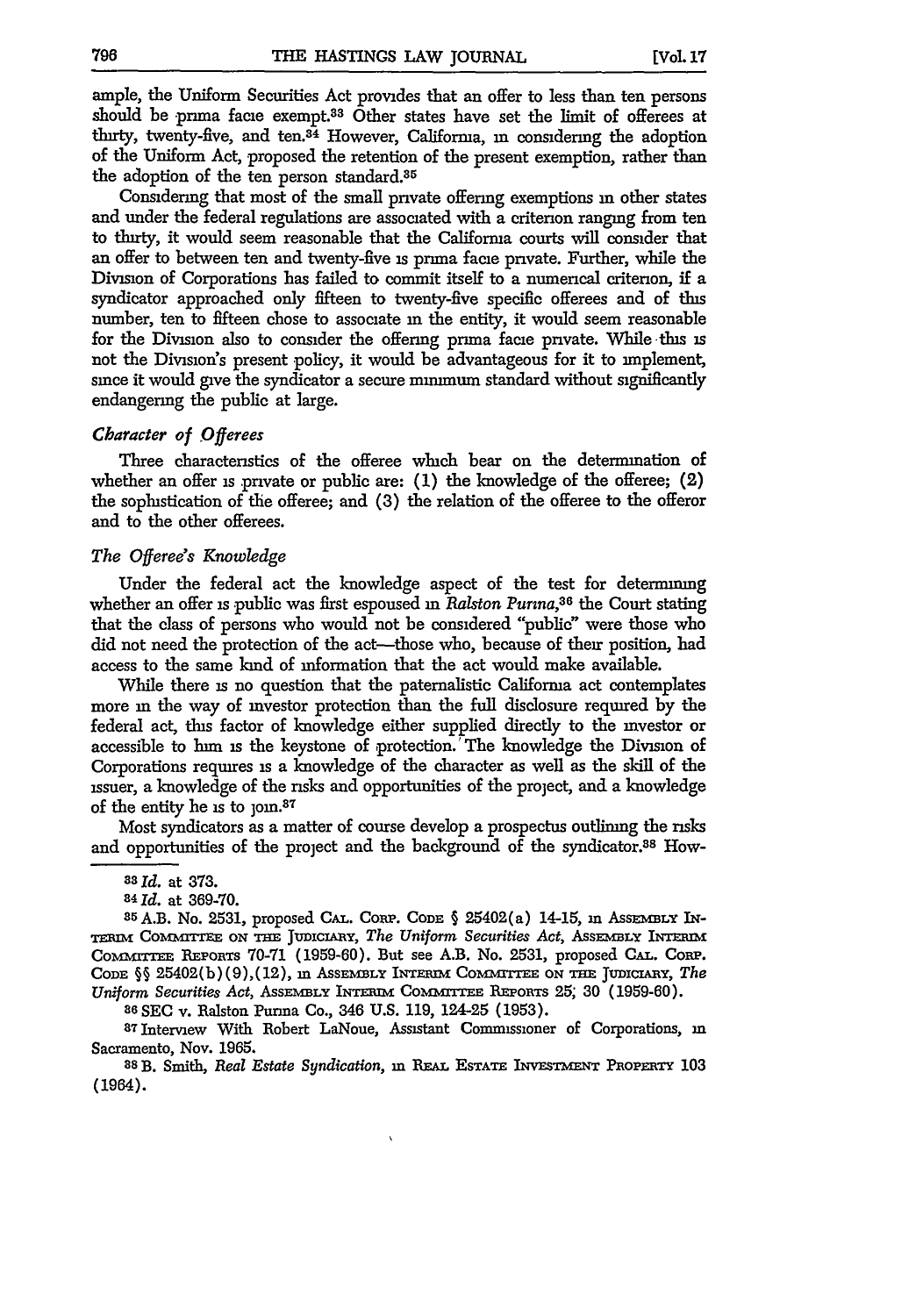ever, while the protection to be afforded under the California act and especially under the federal act is adequate information, merely supplying the offeree with the same information that he would get if the act were complied with **is** not necessarily sufficient to exempt one from regulation. To hold that it is, argues the Securities Exchange Commission, would undermine effective regulation, since it would give each issuer the choice of registering or making its own voluntary disclosures without regard to the standards or sanctions of the federal act.<sup>39</sup> Under this view it would be best for the syndicator to deal with offerees who already were **in** a position of knowledge. This type of sophisticated offeree will be considered **in** the next section. Thus, while it **is** essential that the offeree **is** provided with the material facts of the offering **in** some manner, this alone may not be sufficient to gain the exemption.

#### *The Offeree's Sophistication*

Cases arising after *Ralston Purina* have emphasized the sophistication of the offerees in determining whether the particular class of persons affected needs the protection of the act. In *Repass v. Rees,40* the court found that the offerees **in**volved were experienced businessmen and investors who did not need the protection of the act. *Woodward v. Wright<sup>41</sup>* put the criterion of whether the offerees could fend for themselves in terms of sophistication. However, Professor Loss argues that the Supreme Court's language **in** *Ralston Purina* does not support the view that the availability of the exemption depends on the sophistication of the offerees or buyers, rather than their possession of, or access to, information, regarding the issuer.42 Professor Steffen argues further that not only do these cases go beyond the test of *Ralston Purina* but that the courts **in** general have gone beyond the intent of Congress when it first phrased the private offering exemption. He argues that "private" should not turn on the sophistication and knowledge of the offeree; rather, all offers should be registered except those to a few.<sup>43</sup>

Regardless of the opinions expressed by these writers, there **is** no doubt that the federal courts recognize the sophistication of the offeree as an important factor **in** considering whether the offer **is** public or private. The Securities Exchange Commission supports this view **in** generally not requiring registration of private placements to institutional investors.<sup>44</sup> With the purpose of the California act being not only full disclosure but also protection of the investor from an unfair offering, the Califorma courts and the Commissioner have a stronger and more explicit statutory basis than have the federal courts **in** considermg the sophistication of the offeree as a prime factor **in** determining whether the offering **is** private.

While the Califorma courts as yet have not developed a sophisticated offeree criterion, the Commissioner has been very concerned with the sophistication of

**<sup>0</sup> 89 SEC** Securities Act of 1933 Release No. 4552, Nov. 6, 1962.

<sup>40 174</sup> F Supp. 898, 904 **(D.** Colo. 1959).

**<sup>41266</sup>** F.2d 108, 115 (10th Cir. **1959).**

<sup>&</sup>lt;sup>42</sup> 1 Loss, Securrites Regulation 664 (1961).<br><sup>43</sup> Steffen, *The Prwate Placement Exemption: What To Do about a Fortuitous Combination in Restraint of Trade,* 30 **U.** Cm. L. REv. 211, 220-23 **(1963).**

<sup>44</sup>**SEC** Securities Act of 1933 Release No. 4552, Nov. 6, 1962; see Orrick, *Some Observations on the Administration of the Securities Laws, 42 MINN. L. REV. 25, 33* (1957).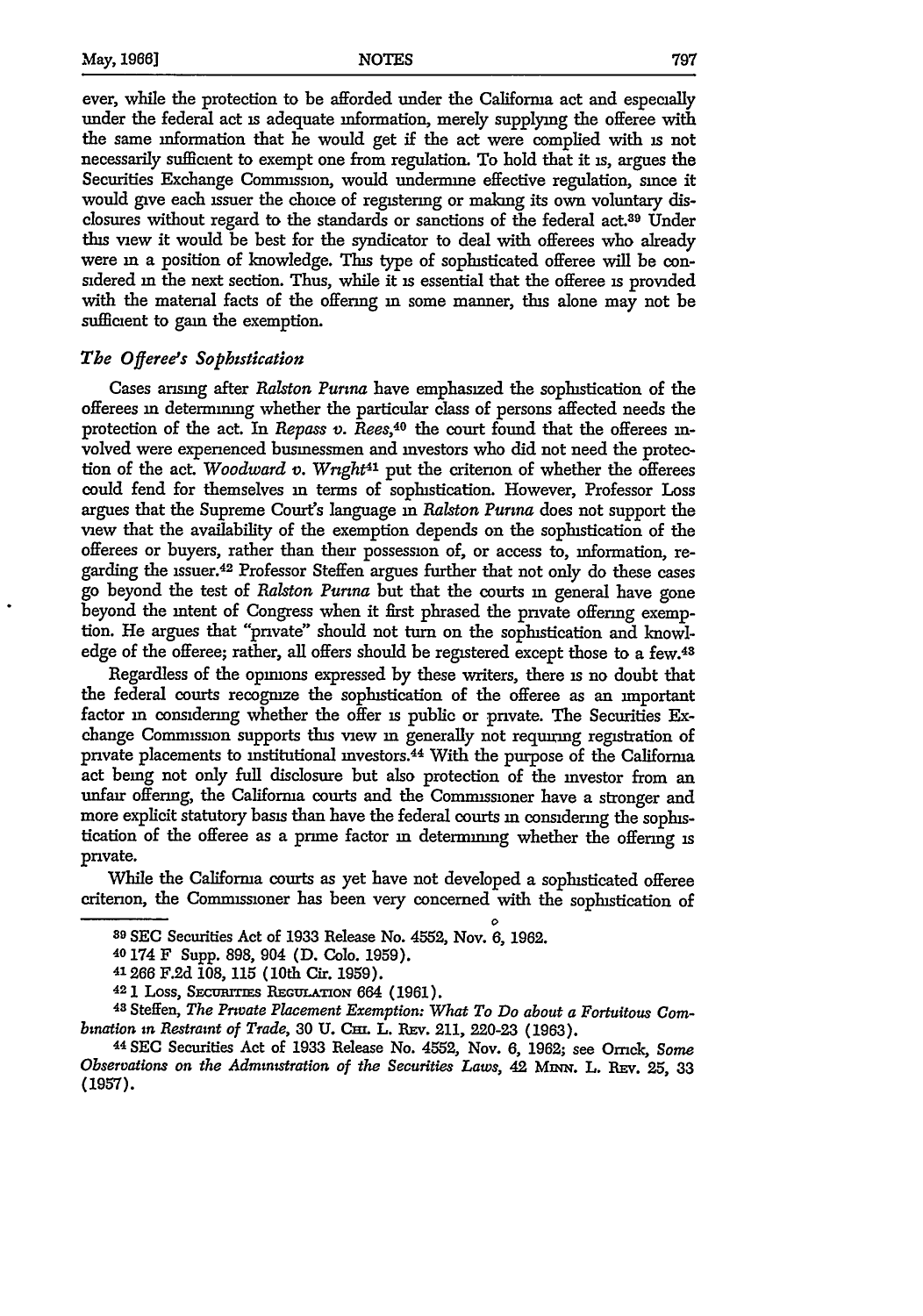the offerees.<sup>45</sup> In recognizing this concern one firm, in applying to the Commissioner for a permit to issue limited partnerslnp interests as securities, developed a questionnaire stressing the education, employment, financial status, mvestments **in** real estate, and the relationship of the offeree to the other offerees and to the offeror.<sup>46</sup>

Unlike full disclosure, which is a nearly absolute requirement of a private offering, the requirement of sophistication is relative and must be weighed with factors of "relationslup."

#### *Relation of the Offeree to the Offeror and to the Other Offerees*

There are two "relationslups" that are factors **in** determining the availability of the private offering exemption: (1) the "close-knitness" of the original offerorofferee group; and,  $(2)$  the legal relationship established by the joint adventure or partnership agreements between the offeror and offerees and among the vanous offerees.

#### *The Close-Knit Group*

As discussed above, the Supreme Court espoused the criterion that the exemption is available where persons, because of their *position,* have access to the same kind of information that the act would make available.<sup>47</sup> Carlos Isreals suggests that *position* could be "any significant economic relationship to the issuer."48 Orrck concurs with this view when he notes that the Securities Exchange Commissioner is concerned with the "relationship of the offerees to the issuer--such asclose affiliation with directors and officers, existing financial interest **in** the issuer through securities ownership, and debtor-creditor, customer or attorney-client relationships."<sup>49</sup> The Division of Corporations suggests that a satisfactory "economic position" would be one where the offeree had sufficient knowledge of the issuer and the venture, such as the issuer's business management capacities, his reputation for honesty, the financing and structure of the venture, and the risks  $involved$  m it.<sup>50</sup>

There **is** no question that an offeree picked at random would not be considered as having a sufficiently unique economic position to bring him within the Supreme Court test.<sup>51</sup> On the other hand the courts and the Commissioner have allowed relatives and friends to come within the exemption, even though they are

<sup>47</sup> SEC v. Ralston Purina Co., 346 U.S. 119, 124-25 (1953).<br><sup>48</sup> Isreals, *Some Commercial Overtones of Private Placement*, 45 VA. L. REV. 851, 859 (1959).

49 Ornck, *supra* note 44, at 33. **<sup>5</sup>**

**o** Interview With Robert LaNoue, Assistant Commissioner of Corporations, in Sacramento, Nov. 1965.

**<sup>51</sup>**Mary Pickford Co. v. Bayly Bros., Inc., 12 Cal. 2d 501, 514, 86 P.2d 102, **108 (1939).**

<sup>45</sup> Interview With Robert LaNoue, in Sacramento, Nov. 1965; Interview With H. Mattes, Assistant Commissioner of Corporations, C. San Felipe, Deputy Commissioner of Corporations, and C. Howard, Supervising Deputy Commissioner, in San Francisco, Feb. 24, 1966.

<sup>46</sup> Interview With M. Starr, Oakland Attorney and Author, **in** Oakland, Feb. 18, **1966.**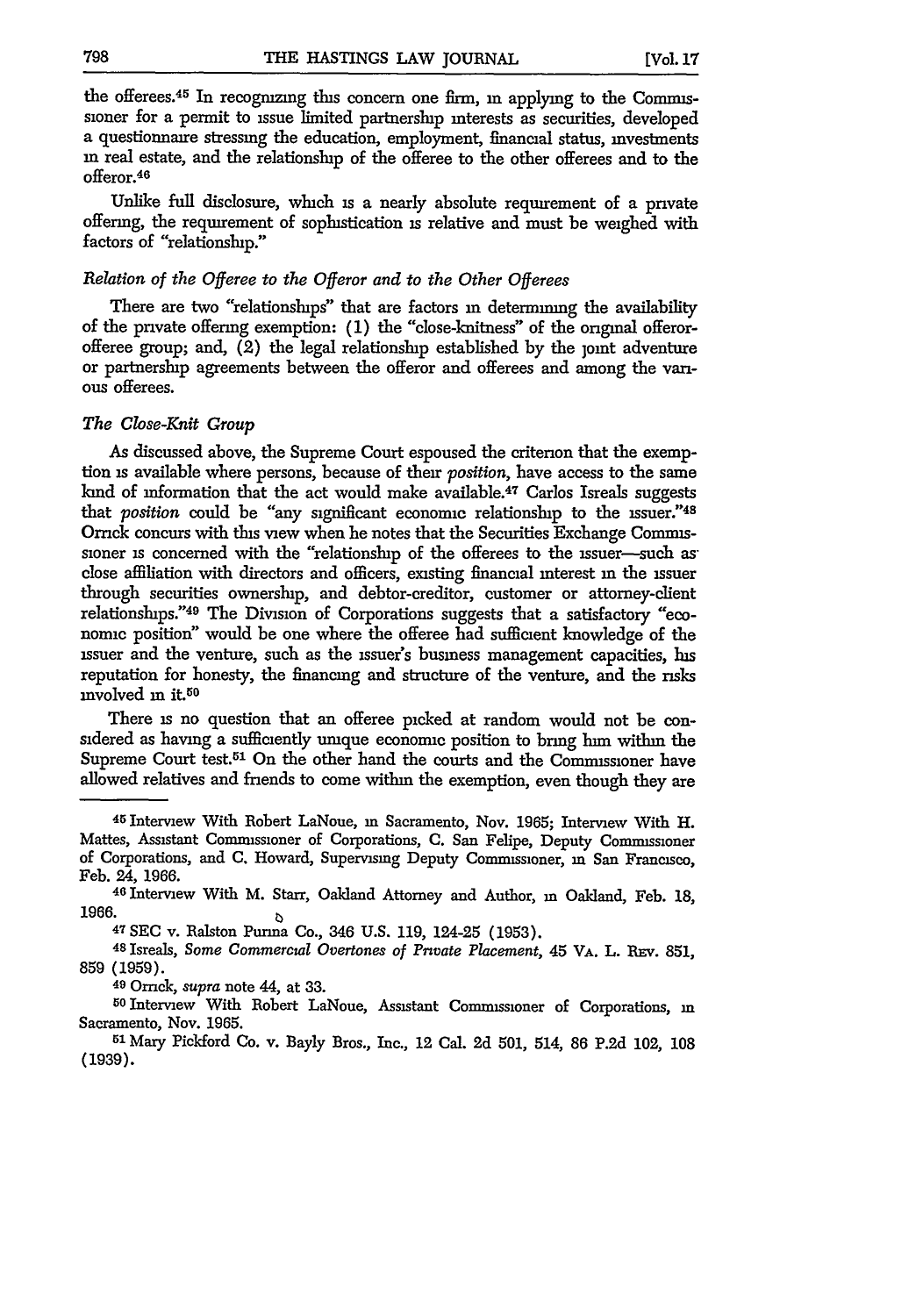not necessarily in any economic position in relation to the offeror.<sup>52</sup> Here the offeree's personal knowledge of the offeror outweighs any lack of knowledge of the project, and perhaps any lack of sophstication. However, as the relative or friend becomes more distant the knowledge of the project and the sophistication of the offeree become increasingly more important.<sup>53</sup> The federal courts, when concluding that a private offering is present under these circumstances, usually state that the group was a "close-knit arrangement among friends and acquaintances<br>on a purely personal basis without any systematic scheme or promotion  $^{254}$ on a purely personal basis without any systematic scheme or promotion

As the syndicator goes beyond his immediate circle of friends and acquaintances, the question of who constitutes a "close-knit" group becomes exceedingly more difficult to answer. The same **is** true where there are several offerors each making offers to his associates who are totally unrelated to the other offeror.

The federal courts have held that the group is close-knit: where the offeree was introduced to the offeror through a middleman, but had participated with him on a previous project;<sup>55</sup> where the offeree was known to one offeror-partner but not to the other;<sup>56</sup> and where the offeree was introduced to the offeror by another offeree.<sup>57</sup>

In one federal district court case,<sup>58</sup> the court concluded that an offering made through a broker to the broker's friends of "long standing" was private. These friends were previously unknown to the offeror, but the court found that the group was "close knit" even though one offeree had brought a friend into the project who was unknown to both the broker and the offeror, and furthermore, the broker was paid a commission. In coming to this unusual conclusion the court stressed three factors: that the number of offerees was **in** the vicinity of fourteen and was thus under the twenty-five person rule of thumb of the Commissioner; that the offerees were all sophisticated; and that they were given an adequate opportunity to inform themselves about the project and thus did not need the protection of the act.

While the Califorma courts have not specifically discussed an offering to persons beyond the immediate circle of friends and acquaintances of the offeror, **in** *Camenz v. Long,59* which involved thirty-four and forty-six offerees, it is doubtful that all the offerees were known directly to the offeror. It would seem that the California courts should take the additional step and follow the federal lead and hold that a transaction such as that above is a private offering.

<sup>5</sup> 2Famsworth v. Nevada-Cal Management, Ltd., 188 Cal. App. 2d 382, 10 Cal. Rptr. **531 (1961);** Camenni v. Long, 184 Cal. App. **2d 292,** 8 Cal. Rptr. 174 **(1960);** Interview With Robert LaNoue, Assistant Commissioner of Corporations, in Sacramento, Nov. 1965. <sup>53</sup> lnterview With H. Mattes, Assistant Commissioner of Corporations, C. San

Felipe, Deputy Commissioner of Corporations, and C. Howard, Supervising Deputy Commissioner of Corporations, in San Francisco, Feb. 24, 1966.<br><sup>54</sup> Collier v. Mikel Drilling Co., 183 F Supp. 104, 112 (D. Minn. 1958), quoting

Campbell v. Degenther, **97** F Supp. 975, 977 (W.D. Pa. 1951).

<sup>55</sup>Campbell v. Degenther, *supra* note 54.

**<sup>56</sup>** Garfield v. Strain, 320 F.2d **116** (10th Cir. 1963).

<sup>57</sup>Woodward v. Wright, **266 F.2d 108** (10th Cir. 1959). Interview With Robert LaNoue, Assistant Commissioner of Corporations, in Sacramento, Nov. 1965.

<sup>58</sup>Collier v. Mikel Drilling Co., **183** F Supp. 104 (D. Minn. 1958).

**<sup>59</sup>** 184 Cal. App. 2d 292, 8 Cal. Rptr. 174 (1960).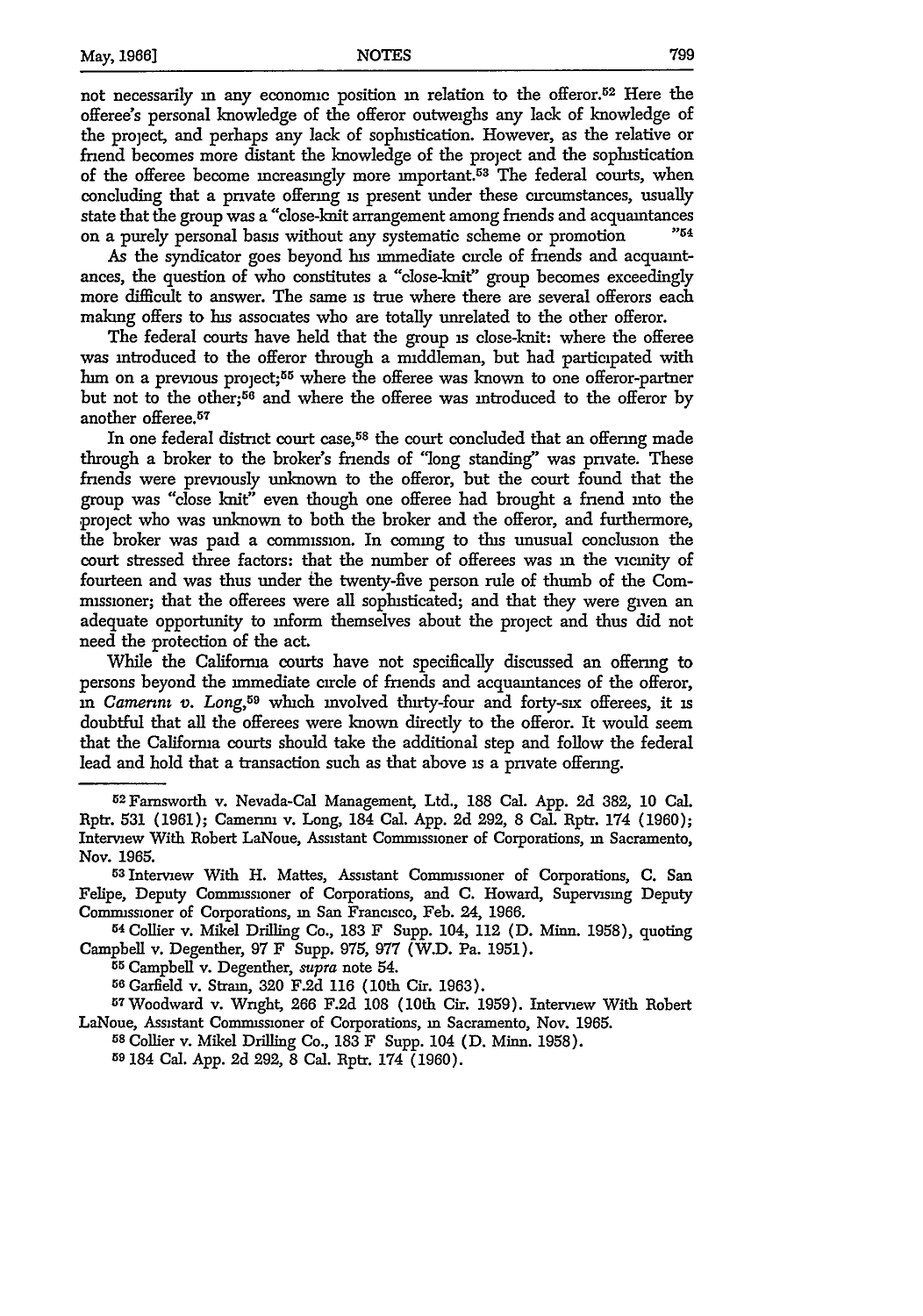However, the Division of Corporations seems to draw a more constricted circle about the offeror **in** considering the requisites for a close-knit group. The Division tends to require not only that an offeree introduced to the offeror through a middleman be knowledgeable and sophisticated, but that the middleman must be himself an offeree or offeror and very closely related to the new offeree; for example, as a spouse or very close friend. If the middleman is paid a commission for bringing in an offeree then the offer would be considered public.<sup>60</sup> While under the federal decisions it would seem that sophisticated real estate investors who are not known to each other directly but only indirectly **by** a web of connections could syndicate in small numbers of less than twenty-five, under the Division of Corporation's view so to do would amount to a public offering. Even considering the protection intended to be afforded by the California act as contrasted with the federal, if this type of offeree is **in** a position of knowledge there **is** no need to protect him by requiring a permit, provided that he **is** not part of an exceedingly large group of offerees, since he-is usually more expert than the Commissioner in evaluating such an offer. Certainly when such a group numbers less than twenty-five it should be considered private by the Commissioner as well as the courts.

#### *The Legal Relationship Established by the Joint Adventure or Limited Partnership*

Two factors which qualify the availability of the private offering exemption flow from the peculiar limitation of the California exemption to the legal entities of partnershups and ]omt adventures. First, since the Califorma exemption provides for only these certain entities, the association created must conform both in substance and in form-the entity must be bona fide. Second, since the purpose of the California act **is** to protect the public against the imposition of unsubstantial, unlawful and fraudulent stock and investment schemes and the securities based on them, the protection afforded the investor by the incidents of the entity agreement will be a factor **in** determining whether the offerees need the protection of the act.

The California courts have required that the partnership or joint adventure be bona fide.61 Bona fide as the court has discussed it rests on the concept of *delectus personarum-the* right to determine membership. Thus the court has said that "as long as the requirement of unanimous agreement on the body of membership **is** preserved it would appear clear that the partnership is not an issuer of a 'security.' "62 However, where the issuer went among his relatives, friends, and acquaintances, persons who would otherwise be considered a "closeknit" group, seeking those who would invest in his enterprise **in** return for a share of the contemplated profits, one by one designating those who would be allowed in the venture, and collecting the money from each as he was designated, with-

60 Interview With H. Mattes, Assistant Commissioner of Corporations, C. San Felipe, Deputy Commissioner of Corporations, and C. Howard, Supervising Deputy Commissioner of Corporations, in San Francisco, Feb. 24, 1966.

**<sup>61</sup>**Rivlin v. Levine, **195** Cal. App. **2d 13, 15** Cal. Rptr. 587 **(1961);** Farnsworth v. Nevada-Cal Management, Ltd., **188** Cal. App. 2d 382, **10** Cal. Rptr. **531 (1961).**

**62** Rivlin v. Levine, **195** Cal. App. 2d **13,** 21, **15** Cal. Rptr. 587, 593 **(1961),** quoting Dahlquist, *Regulation and Civil Liability Under the California Corporate Securities Act,* **33 CALiF.** L. **REv.** 343, **363** (1945).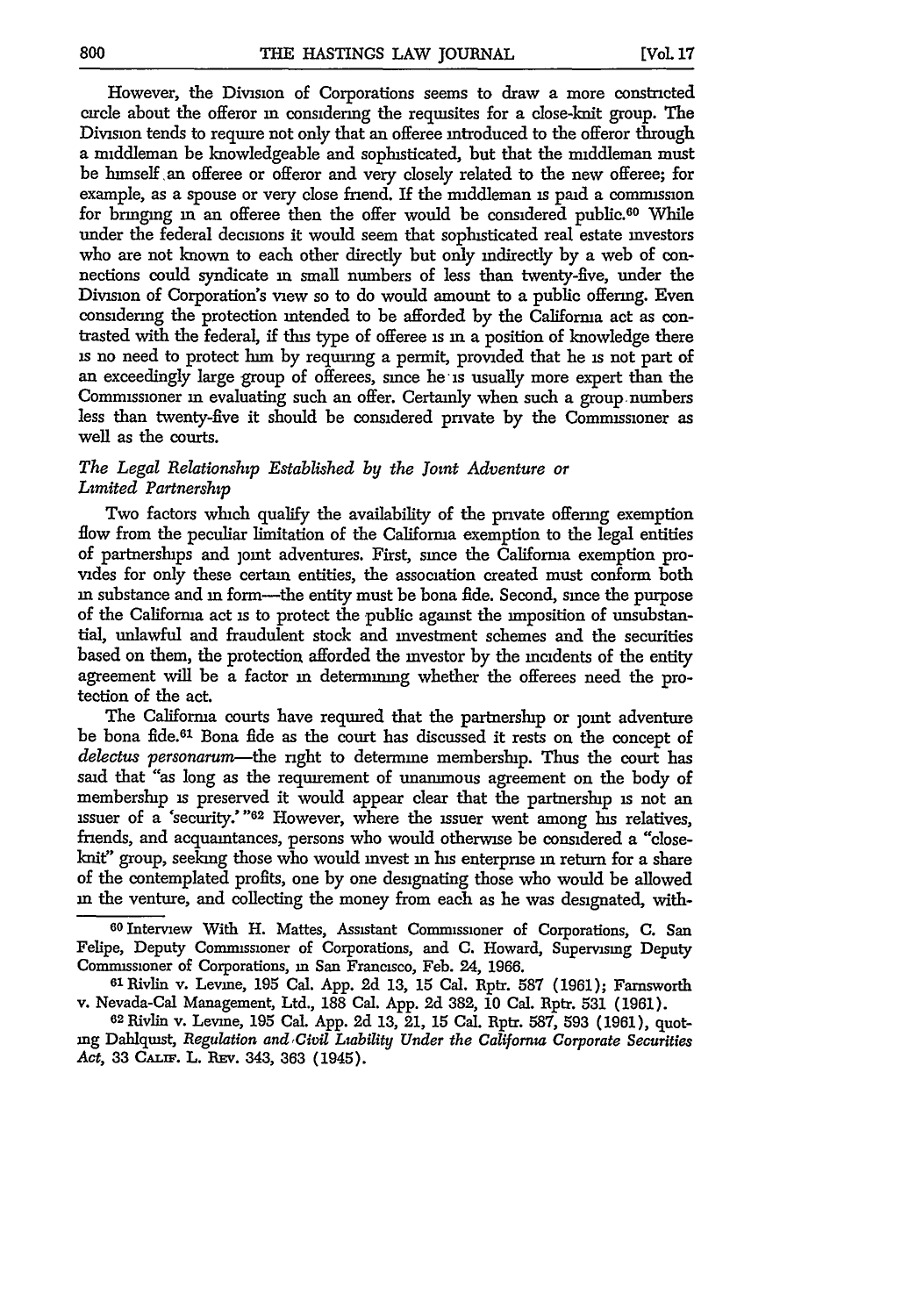out the group so much as ever coming together, the offering was considered the offering of a security and not within the private offering exemption.<sup>63</sup> In order to meet this requirement of *delectus personarum,* no partner may be admitted without the unanimous approval of the membership; however, in the case of a limited partnership the certificate of partnership may allow the addition or substitution of a new partner without the unammous approval of the membership. In the latter case the certificate must expressly state the terms and conditions of the substitution or admission. In either such case the certificate must be amended and signed and sworn to **by** all partners, including any member to be substituted or added, and when a limited partner is to be substituted, also by the assigning limited partner.<sup>64</sup>

While the Division of Corporations has indicated that it **is** not overly concerned with the concept of *delectus personarum,* it **is** concerned with the relationship of the original partners (as discussed above) and that the interests **in** the entity are not freely transferable (to insure that an offering which is originally private remains pnvate).65 Therefore, **in** order to satisfy the Commissioner's concern with keeping the offering private, and the court's concern to retain unammous approval of the membership, the transferability of the interests should be prohibited or severely restricted.

The language of the court **in** discussing the concept of the bona-fide partnerslup indicates that if this element **is** present then the partnership **is** not an issuer of a security.6 6 This **is** not true. While the bona-fide entity **is** an essential requisite

65Intervew With Robert LaNoue, Assistant Commissioner of Corporations, **in** Sacramento, Nov. 1965; Interview With H. Mattes, Assistant Commissioner of Corporations, C. San Felipe, Deputy Commissioner of Corporations, and **C.** Howard, Supervising Deputy Commissioner of Corporations, **in** San Francisco, Feb. 24, 1966. In one case where a syndicator using a joint venture entity did apply for a permit, the Commissioner required that all documents evidencing the securities contain **in** capital letters the followmg statement: "The sale of this security is authorized by permit of the Commissioner of Corporations which provides that the owner of this security shall not consummate a sale, transfer (whether or not for value), pledge or hypothecation of *it,* or any interest therein, or any portion thereof, or receive any consideration therefore, until the written consent or permit of the Commissioner shall first have been obtained so to do." Interview With M. Starr, Attorney and Author in Oakland, Feb. 18, 1966. This suggests the concern that the Commissioner has **in** seeing that an originally private offeree does not become a conduit resulting in sales to the public.

**66 "As** long as the requirement of unanimous agreement *(delectus personarum)* **is** preserved it would appear clear that the partnership **is** not an issuer of a security." Rivlin v. Levine, 195 Cal. App. **2d 13,** 21, 15 Cal. Rptr. 587, **592** (1961). The court's misleading statement **is** a quote from an article by Dahlquist, *supra* note 62, at 363-64, which was a reply to an article by H. Smith, *Limited Partnership Interests as Securities Under the Corporate Securities Act,* 19 Los **ANGELES** B.A. BurLL. **257** (1944), Smith argued that under the old Califorma Corporate Securities Law a partnership interest was a security. After the act was amended to provide the present exemption for partnership and joint adventure interests which are not offered to the public, Cal. Stat. 1945, ch. 399, § 2(b)12, at 856, Dahlquist argued that Smith was wrong and that so long as the entity was a partnership in both form and substance-a bona-fide partnership-the interests offered would not be subject to regulation. He further argued that the amend-

**<sup>63</sup>** Rivlin v. Levine, *supra* note 62, at **23,** 15 Cal. Rptr. at 594.

**<sup>64</sup>***Id.* at 21, 15 Cal. Rptr. at 592, quoting Dahlquist, *supra* note 61.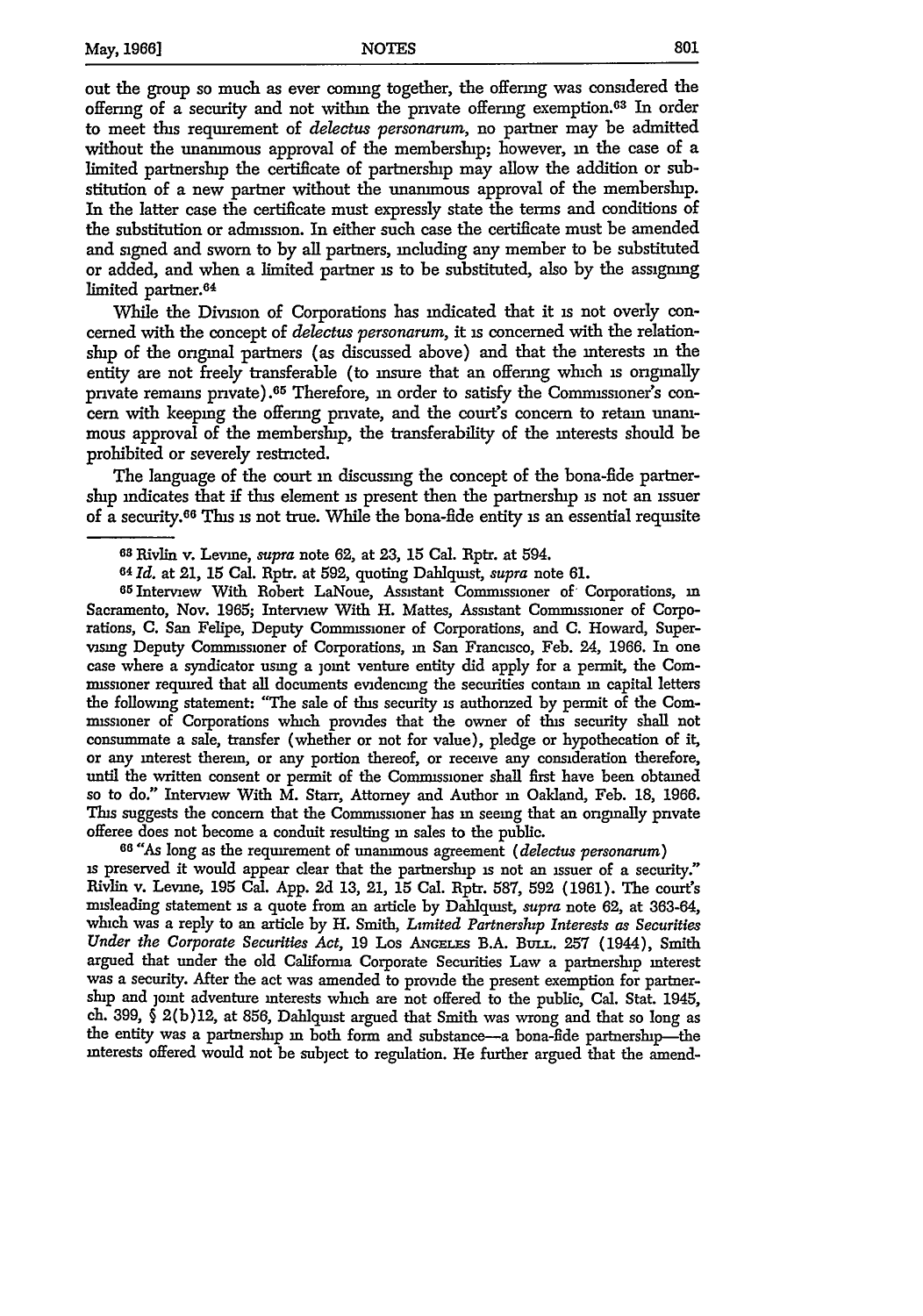if a syndicator is to have available the private offering exemption, it is not the only consideration. For example, if a syndicator were to make a public offering **in** a newspaper to investors **in** general, there would be an immediate violation of the act notwithstanding that the group later came together and mutually selected each other. If the project went sour **in** spite of the fact that there was mutual selection of members, the court would say that this was a security originally offered to the public. The syndicator would then be subject to civil and criminal liability.

The factor that provides the attorney with the most versatility is the relationship between the offeror and offerees, and among the several offerees, as created in the entity agreement. In the same way that the Supreme Court has construed the federal exemption **in** light of the protection that the investor was to be afforded **by** the act-full disclosure-it would seem that if the California investor were to have the same protection that the California act would provide, the offering would be more likely considered private. However, as Professor Loss warned concerning the federal act, just as one cannot expect to escape federal regulation by merely offering ample information, one should not expect to escape the Califorma act by merely providing the investor with protection. However, if one does provide such protection, he should expect the Commissioner and the court to be far more liberal in interpreting the exemption. To this end the syndicator should take into account three points: (1) the fairness of the return on the investment; (2) the exposure of the investor to loss; and (3) the control of the syndicate.

The project should be sound, offering the investor a fair return. The syndicator may build **in** any return for himself, but as it becomes larger, he should consider ways to assure the investor his profit.<sup>67</sup>

The protection of the investor, aside from assuring him a fair return, should limit **Ins** exposure to loss **in** two ways. First, the investor should be allowed to recover his capital outlay before any distribution to the syndicator; or if the **in**vestors are less sophisticated, more numerous, or have less contacts with the offeror, the investor should perhaps be allowed to take a percentage of his profits before the syndicator takes his, thus ensuring that the interests will not be watered from the begmmng.68 Second, the investor should be allowed to withdraw from

ment to the act was a change in form only and not in substance. However, as evidenced by the example in the text, there was a change in substance. Partnership and joint adventure interests were specifically made subject to the act, except in one instancewhere the interests are not offered to the public. Therefore, even if the element of *delectus personarum* exists, if there is a public offering, the exemption will not be available and the interests will be subject to regulation. **<sup>67</sup>**Interview With M. Starr, Attorney and Author, in Oakland, Feb. 18, 1966.

*<sup>68</sup>Ibtd.* For example: "Any gain realized by the partnership from the sale of any of its assets shall be distributed as follows: A. All or so much of any such gain as shall be necessary for the purpose of repaying the total capital contribution of each of said Limited Partners. B. Upon repayment of the capital contribution, an amount equal to six percent shall be distributed to the Limited Partners **C.** The remain-<br>ing portion shall be distributed to the partners **C.** The syndicator is just an ing portion shall be distributed to the partners agent rather than a partner: "provided, however, that if the joint venturers do not realize at least three hundred (300) percent gross return on their capital contribu-<br>tion then no additional fee shall be payable to (the agent) at the time of tion then no additional fee shall be payable to (the agent)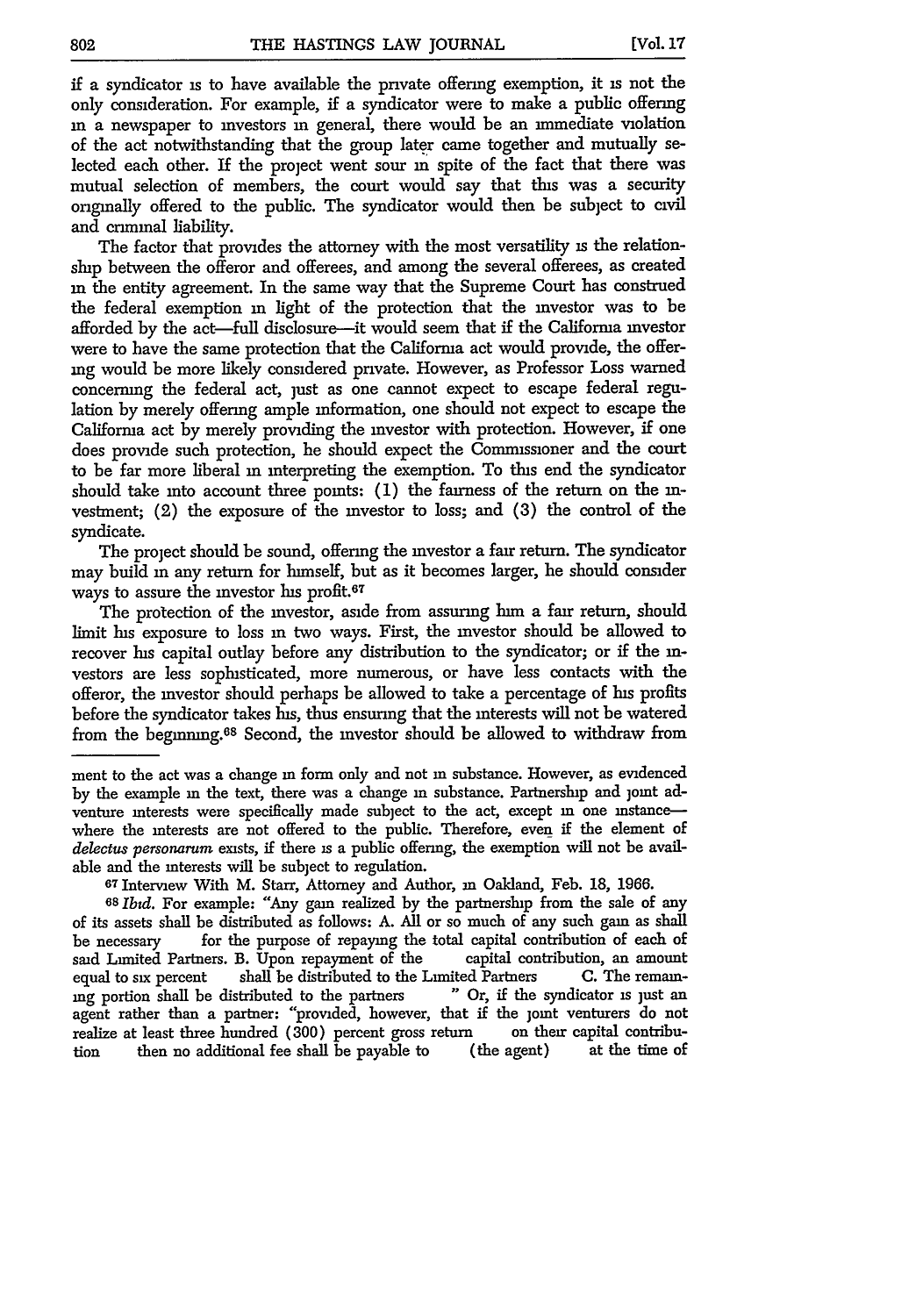the partnership at any time under reasonable conditions. Not only does this limit the investor's exposure, it benefits the syndicate since the unhappy limited partner is usually more burden than benefit.69

The lack of investor control has caused the Division of Corporations, especially **in** the past, to be hesitant **in** granting permits to offer interests **in** limited partnerships to the public.<sup>70</sup> This policy becomes stricter when the offering of the limited partnership interest is argued to be a private offering and thereby not subject to the Division's regulation. Since 1963, when the Corporations Code was amended to allow the limited partners a certain amount of control over entity management,71 the Division's policy has become somewhat more liberal.72 Therefore, **in** order to allay this concern, the syndicator should provide for a significant amount of control to be vested in the limited partners, while being careful not to make them general partners.<sup>73</sup>

sale of the said real property." Provisions from agreements drawn by the firm of Miller, Starr and Regalia, obtained during an Interview With M. Starr, Attorney and Author,

Feb. 18, 1966. **<sup>69</sup>**Interview With M. Starr, Attorney and Author, in Oakland, Feb. **18,** 1966. For example: "Any joint venturer may voluntarily retire from the joint venture at any time, by giving (30) days written notice. Said notice shall include an offer to sell at a price equivalent to the purchase price. [The joint venture shall have at a pnce equivalent to the purchase price. [T]he joint venture shall have the exclusive right to accept the offer provided however, that if the joint venture shall determine not to purchase the remaining venturers shall have the exclusive right to purchase. Any interest not purchased may be offered to other interested parties." Provisions from agreements drawn by the firm of Miller, Starr and Regalia, obtained during an Interview With M. Starr, Attorney and Author, Feb. 18, 1966.<br>1966.<br><sup>70</sup> Interview With Robert LaNoue, Assistant Commissioner of Corporations, in

Sacramento, Nov. 1965.

**71 CAL.** Conp. CODE §§ 15502(1)a, 15507(b).

72Interview With Robert LaNoue, Assistant Commissioner of Corporations, **in** Sacramento, Nov. 1965; Interview With H. Mattes, Assistant Commssioner of Corporations, C. San Felipe, Deputy Commissioner of Corporations, and C. Howard, Supervising Deputy Commissioner of Corporations, in San Francisco, Feb. 24, 1966.

**73** For example, **in** a joint adventure agreement: "Except as specifically provided for herein, all decisions with respect to the conduct of the joint venture business and the sale of its assets including the terms and conditions of the sale of the joint venture's real property, shall be made by joint venturers owning 51% or more of the interest in the joint venture." Provision from an agreement drawn by the firm of Miller, Starr and Regalia, obtained during an Interview With M. Starr, Attorney and Author, in Oakland, Feb. 18, 1966. Or, for example, **in** a limited partnership agreement: "the Limited Partners shall, pursuant to the terms and provisions of section 15502 of the Califorma Corporation Code, have the right to vote for the election of or removal of a General Partner and to cause other action to be effected as such right is set forth **in** and governed by section 15502(1) (a)XV of said Califorma Corporation Code and

shall include termination of the partnership, any amendment of the partnership agreement, and the sale of all or substantially all of the assets of the partnership.

All sales of the real estate shall be made upon the recommendation of the General Partners and the confirmation of at least 51% of the total limited partnership interest." Provisions from an agreement drawn by the firm of Miller, Starr and Regalia, obtained during an Interview With M. Starr, Attorney and Author, **in** Oakland, Feb. **18,** 1966.